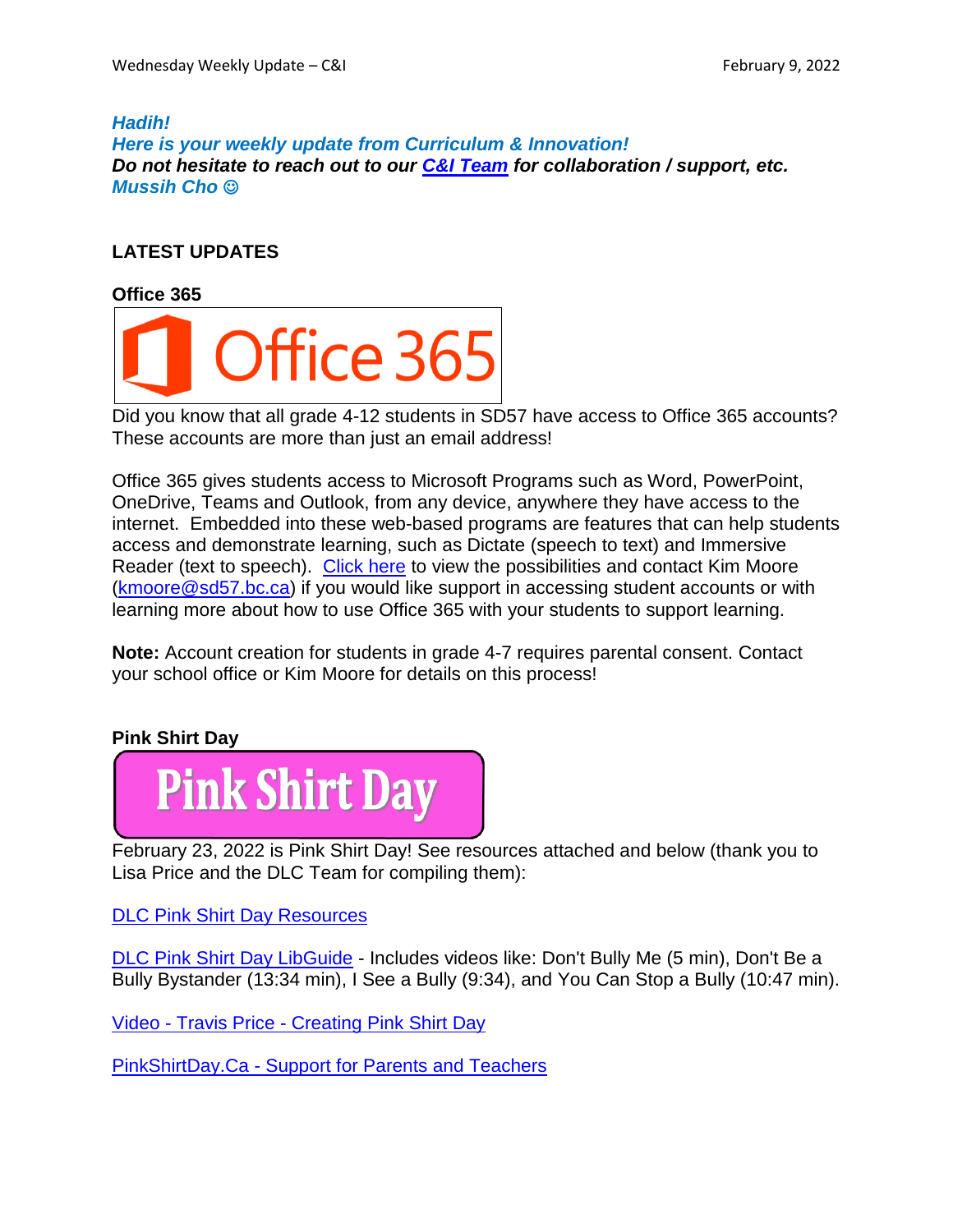### **Black History Month**



February is Black [History](https://www.canada.ca/en/canadian-heritage/campaigns/black-history-month.html) Month!

"History is power. History is self-determination. Those who have power to exercise selfdetermination have power to control the writing and promotion of their history. Therefore, celebrating Black history and Black History Month is more than a perfunctory exercise that acknowledges Black people throughout the African Diaspora and Africa. Teaching, researching, and promoting the history of a globally subordinated and subjugated racial group is an innocuous yet profoundly revolutionary act of selfdetermination."

- Wendell Nii Laryea Adjetey

Assistant Professor, Department of History and Classical Studies, McGill University

To learn more and for educational resources visit the **BC Black History [Awareness](https://bcblackhistory.ca/)** [Society!](https://bcblackhistory.ca/)

Check out more resources via BCTF Classroom [Resources!](https://www.bctf.ca/classroom-resources/professional-development-teaching-resources-search?keyword=black+history+month)

\*If your school or class has a done great Black History project, lesson, etc. that you would like to share, please send your story to [hkelley@bctf.ca](mailto:hkelley@bctf.ca)

Also, locally compiled for you by Jessica Brown and Joseph Jeffery: <https://sd57.libguides.com/blackhistorymonth>

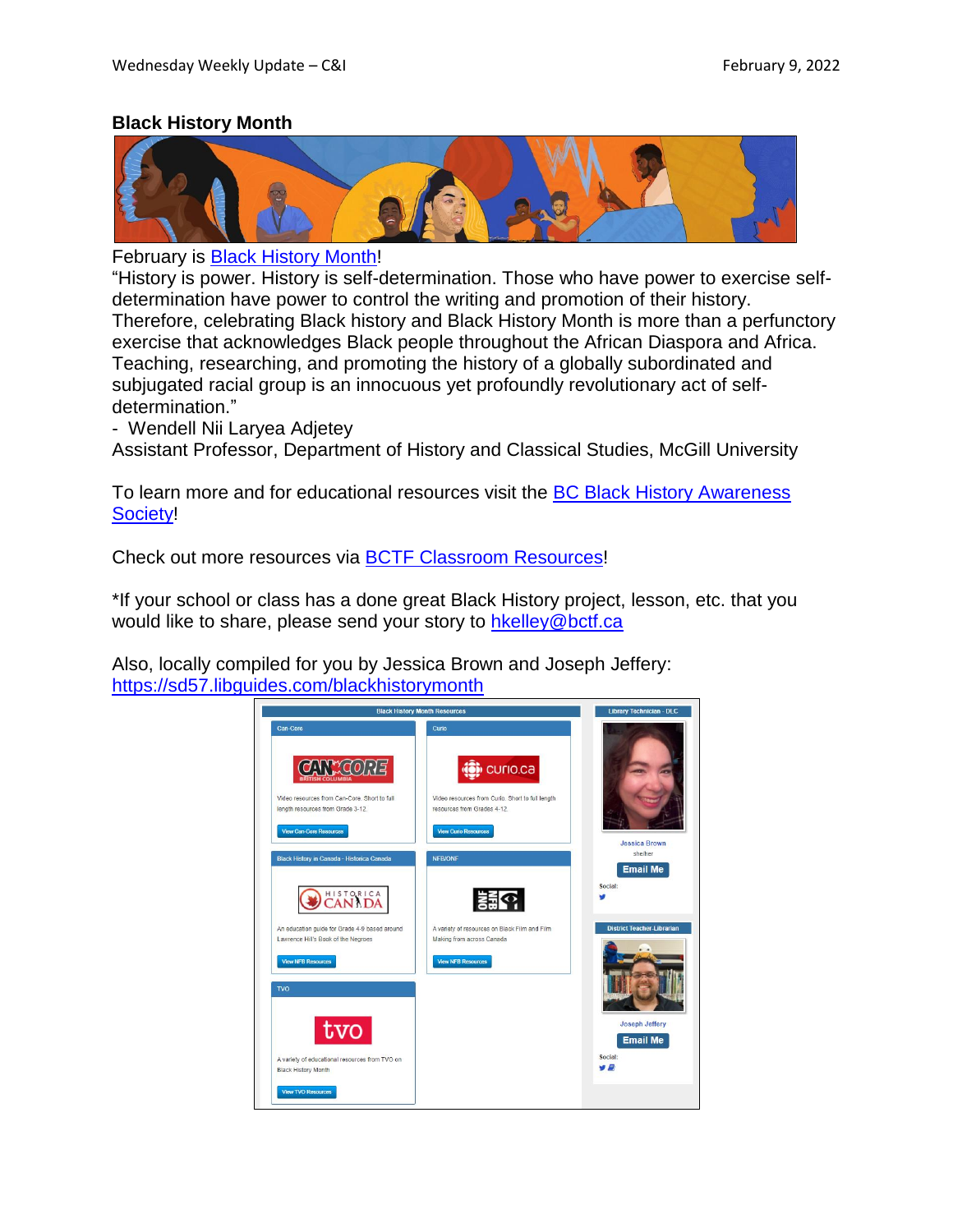# **Provincial Outreach Program FASD Livestream – February 18th, 9am-11:30am (PST)**



POPFASD Livestream Registration is now open: <https://live.fasdoutreach.ca/register/sbaafn>

This presentation will focus on building an understanding of the unique strengths and needs of students with FASD while highlighting the importance of utilizing a strengthsbased approach and developing relationships.

Please, note that if you are interested but unable to attend in person at that time, you still get to register and you will automatically receive a link with the recording and resources two days after the presentation.

**This Week's Cyber Bulletin for ALL SD57 employees – February 7 -11** Stay safe! Make sure your Office 365 account is secure. Turn on multi-factor authentication to add an extra layer of security and keep your account safe. <https://www.getcybersafe.gc.ca/en/secure-your-accounts/multi-factor-authentication>

## **Watershed Engagement – Please share with your students**

British **Watershed Security COLUMBIA** 

The Ministry of Environment & Climate Change Strategy would like to hear from students across B.C. on how to ensure that watersheds sustain healthy ecosystems and communities for the future. People of any age living in B.C. can respond to their [discussion](https://engage.gov.bc.ca/watershedsecurity) paper and questions until March 18, 2022 at 4:00 pm.

## **Upcoming Junior Achievement British Columbia (JABC) Education Virtual Sessions – Grade 6-12**



JABC is implementing new ways that students can watch the programs should they be away from school for any reason. All the programs will be delivered virtually and accessible on a number of different platforms. If you want specifics on JABC's plans to continue reaching as many students as possible in these ever-changing times, please contact [Jason.ranchoux@jabc.org](mailto:Jason.ranchoux@jabc.org)

Last year, JABC had over 2000 students all over BC learning from brilliant speakers in the World of Choices Special Programs, and this is thanks to our Educational partners!